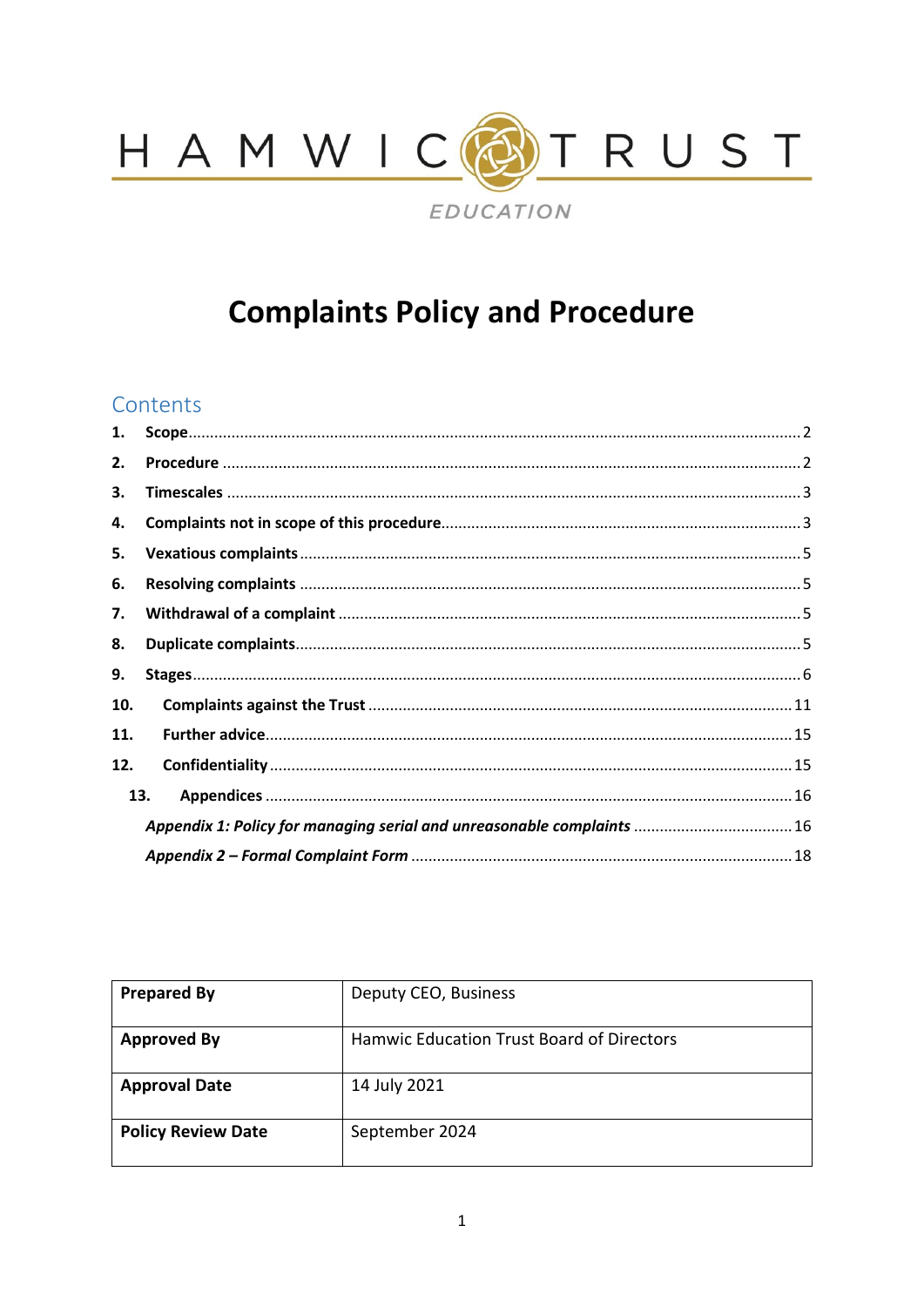HET schools are to publish this policy on their websites. The policy will also be published on the Trust website.

# <span id="page-1-0"></span>**1. Scope**

This policy is based on guidance from Part 7 of the Education (Independent School Standards) Regulations 2014 and best practice guidance for school complaints 2021 published by the Department for Education and should also be read in conjunction with any other relevant Trust policies.

The policy covers all schools within the Hamwic Education Trust (HET) and the Trust itself.

The complaints policy is not limited to parents or carers or children that are registered at any one school within HET. Any person, including members of the public, may make a complaint about any provision of facilities or services that we provide. Unless complaints are dealt with under separate statutory procedures (such as appeals relating to exclusions or admissions) – please see Section 4 Complaints Not in Scope of the Procedure), this complaints policy will be used.

A 'concern' may be defined as 'an expression of worry or doubt over an issue considered to be important for which reassurances are sought.'

A complaint may be defined as an 'expression of dissatisfaction however made, about actions taken or a lack of action.'

It is in everyone's interest that concerns and complaints are resolved at the earliest possible stage. Many issues can be resolved informally, without the need to use the formal stages of the complaints procedure. HET and the schools within take concerns seriously and will make every effort to resolve the matter as quickly as possible.

If you have difficulty discussing a concern with a particular member of staff, we will respect your views. In these cases, you may be referred to another staff member. Similarly, if the member of staff directly involved feels unable to deal with a concern, you may be referred to another member of staff. The member of staff may be more senior but does not have to be. The ability to consider the concern objectively and impartially is more important.

We understand however, that there are occasions when people would like to raise their concerns formally. In this case, the school will attempt to resolve the issue internally, through the stages outlined within this complaints policy.

# <span id="page-1-1"></span>**2. Procedure**

Any concern or complaint can be made in person, in writing or by telephone. They may also be made by a third party acting on behalf of a complainant, as long as they have appropriate consent to do so.

Concerns should be raised with either the class teacher or School Leader. If the issue remains unresolved, the next step is to make a formal complaint.

Complainants should not approach individual governors to raise concerns or complaints. Governors have no power to act on an individual basis and it may also prevent them from considering complaints in Stage 4 of the procedure.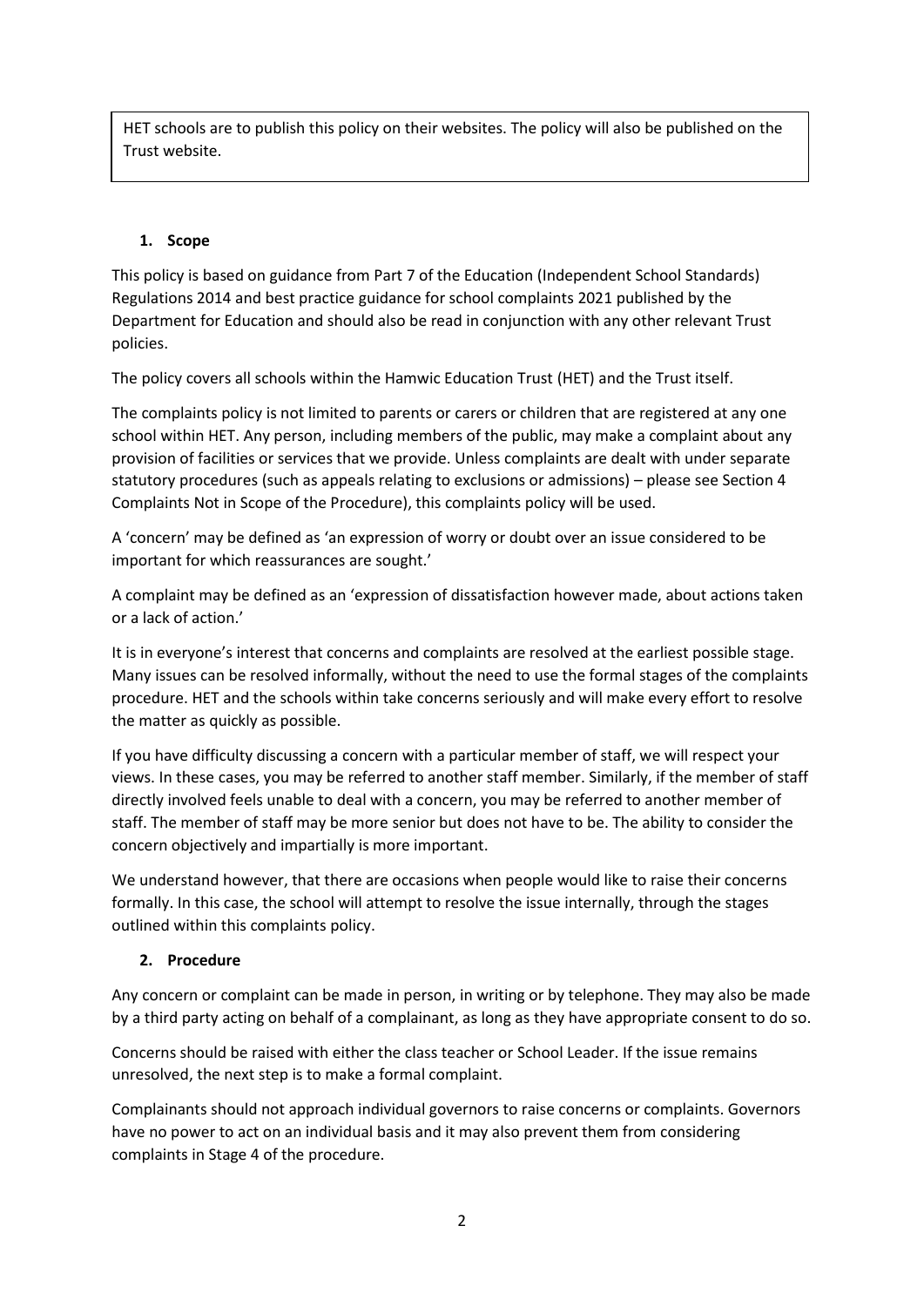Complaints against school staff (except the School Leader) should be made in the first instance, to the School Leader.

Complaints that involve, or are about, the School Leader should be addressed to the Chair of governors.

Complaints about the Chair of governors, any individual governor or the whole of the governing body should be addressed to the Clerk to the governing body.

All complaints should be marked as 'Private and Confidential'.

For ease of use, a template complaint form (Appendix 2, page 16) is included at the end of this procedure. If you require help in completing the form, please contact the school office. You can also ask third party organisations like the Citizens Advice to help you.

In accordance with equality law, we will consider making reasonable adjustments if required, to enable complainants to access and complete the complaints procedure. For instance, providing information in alternative formats, assisting complainants in raising a formal complaint or holding meetings in accessible locations.

Anonymous complaints will not be investigated and may be passed to the relevant school Chair of governors or School Leader to decide on appropriate action.

There are five stages to the procedure:

Stage 1 – Informal resolution

- Stage 2 Formal complaint to the School Leader
- Stage 3 Formal complaint to the local governing body<sup>1</sup>
- Stage 4 Formal complaint heard at a complaint panel hearing
- Stage 5 Write to the Trust CEO

## <span id="page-2-0"></span>**3. Timescales**

Complaints must be raised within three months of the incident or, where a series of associated incidents have occurred, within three months of the last of these incidents.

Complaints made outside of term time will be considered to have been received on the first school day after the holiday period.

## <span id="page-2-1"></span>**4. Complaints not in scope of this procedure**

This policy covers all complaints about any provision of community facilities or services by the school, other than complaints that are dealt with under other statutory procedures including those listed below:

 $<sup>1</sup>$  If a school does not have a Local Governing Body, the complainant should write to the Trust Head of</sup> Governance & Compliance Officer at Hamwic Education Trust.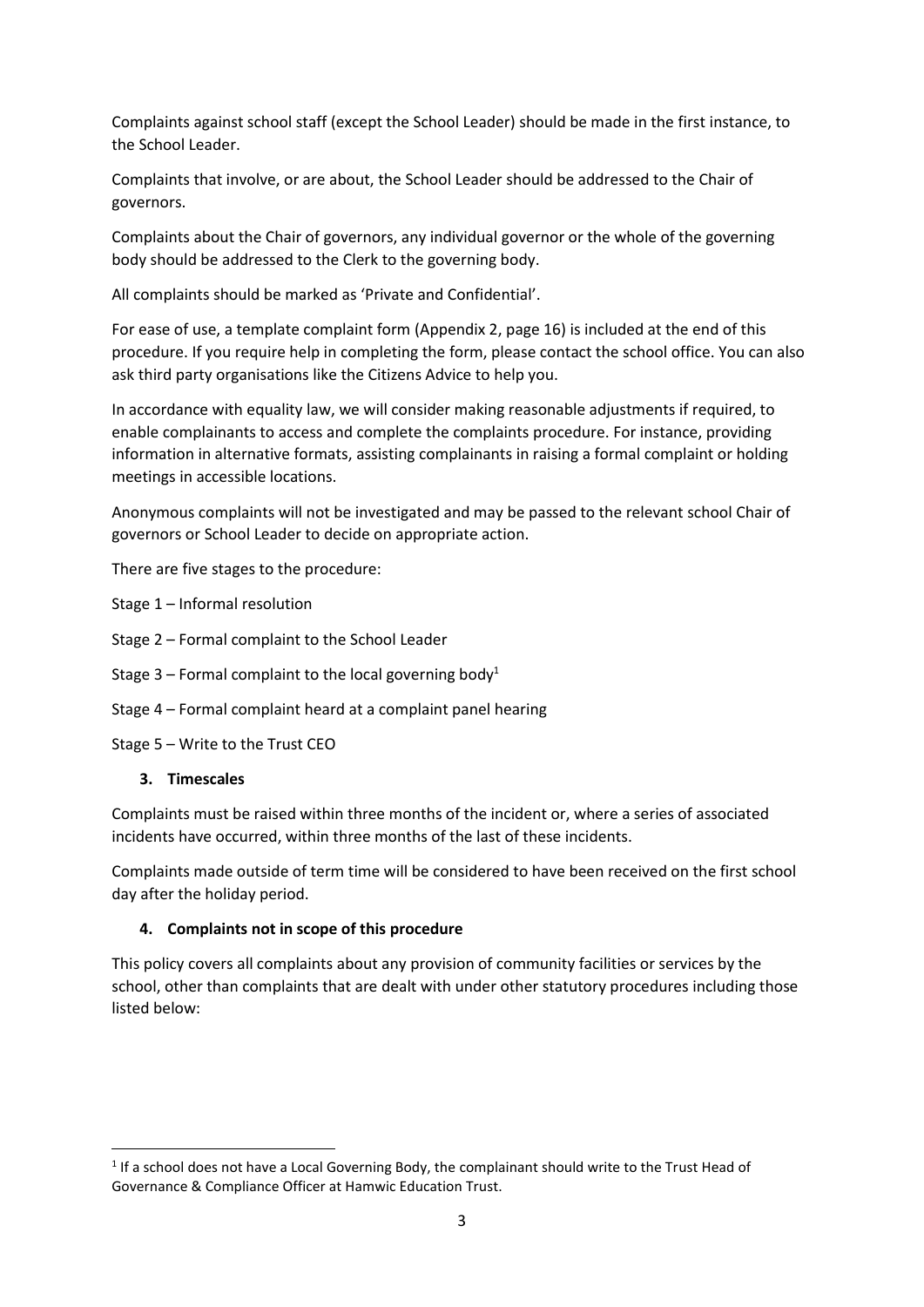| <b>Exceptions</b>                                                                                                                     | <b>Who to Contact</b>                                                                                                                                                                                                                                                            |
|---------------------------------------------------------------------------------------------------------------------------------------|----------------------------------------------------------------------------------------------------------------------------------------------------------------------------------------------------------------------------------------------------------------------------------|
| Admissions to schools<br>$\bullet$<br>Statutory assessments of special<br>educational needs (SEN)<br>School re-organisation proposals | Concerns about admissions should be handled<br>through the school appeal process or via the<br>local authority.                                                                                                                                                                  |
| Matters likely to require a child<br>$\bullet$<br>protection investigation                                                            | Complaints about child protection matters are<br>handled under the school's child protection and<br>safeguarding policy and in accordance with<br>relevant statutory guidance.<br>If you have serious concern, you may wish to<br>contact the local authority designated officer |
|                                                                                                                                       | (LADO) who has local responsibility for<br>safeguarding of the multi-agency safeguarding<br>hub (MASH) - please ask at the school office for<br>contact details.                                                                                                                 |
| Exclusion of children from school<br>$\bullet$                                                                                        | Further information about raising concerns<br>about exclusion can be found at:<br>www.gov.uk/school-discipline-<br>exclusions/exclusions                                                                                                                                         |
| Whistleblowing<br>$\bullet$                                                                                                           | There is a separate whistleblowing procedure<br>for all employees, including temporary staff and<br>contractors.                                                                                                                                                                 |
|                                                                                                                                       | The Secretary of State is the prescribed person<br>for matters relating to education for<br>whistleblowers in education who do not want<br>to raise matters direct with their employer.<br>Referrals can be made at:<br>www.education.gov.uk/contactus                           |
|                                                                                                                                       | Volunteer staff who have concerns about a<br>school should use this complaints procedure.<br>You may also be able to complain direct to HET<br>or the Department for Education (see link<br>above), depending on the substance of the<br>complaint.                              |
| Staff grievances and disciplinary<br>procedures                                                                                       | Complaints from staff will be dealt with under<br>the grievance and disciplinary policy                                                                                                                                                                                          |
| Staff conduct                                                                                                                         | Complaints about staff will be dealt with under<br>the disciplinary procedure, if appropriate.                                                                                                                                                                                   |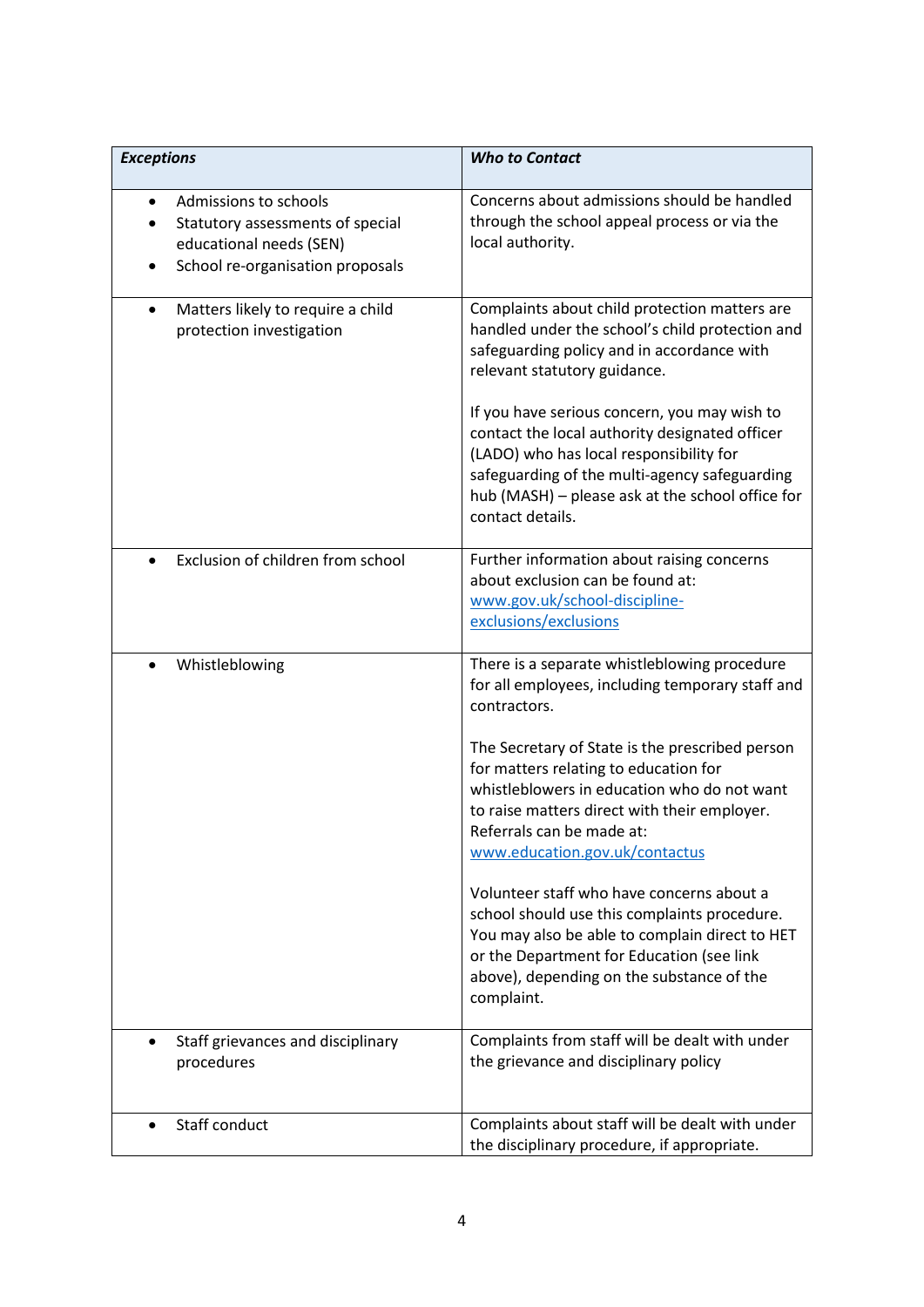|                                                                                                       | Complainants will not be informed of any<br>disciplinary action taken against a staff member<br>as a result of a complaint. However, the<br>complainant will be notified that the matter is<br>being addressed. |
|-------------------------------------------------------------------------------------------------------|-----------------------------------------------------------------------------------------------------------------------------------------------------------------------------------------------------------------|
| Complaints about services provided by<br>other providers who may use school<br>premises or facilities | Providers should have their own complaints<br>procedure to deal with complaints about<br>service. They should be contacted directly.                                                                            |
| National Curriculum - content<br>$\bullet$                                                            | Please contact the Department for Education<br>at:<br>www.education.gov.uk/contactus                                                                                                                            |

If other bodies are investigating aspects of the complaint, for example, the Department for Education, the police, local authority (LA) safeguarding teams or tribunals, it may impact on the ability to adhere to the timescales within this procedure or result in the procedure being suspended until those public bodies have completed their investigations.

If a complainant commences legal action against the school or HET in relation to their complaint, suspension of the complaints procedure will be considered, until those legal proceedings have concluded.

# <span id="page-4-0"></span>**5. Vexatious complaints**

Please see Appendix 1 for managing serial and unreasonable complaints.

## <span id="page-4-1"></span>**6. Resolving complaints**

At each stage in the procedure, the school aims to resolve the complaint. If appropriate, it will be acknowledged that the complaint is upheld in whole or in part. In addition, one or more of the following may be offered:

- an explanation
- an admission that the situation could have been handled differently or better
- an assurance that the school will try to ensure the event complained of will not recur
- an explanation of the steps that have been or will be taken to help ensure that it will not happen again and an indication of the timescales within which any changes will be made
- an undertaking to review school policies in light of the complaint
- an apology.

## <span id="page-4-2"></span>**7. Withdrawal of a complaint**

A complainant must confirm in writing, if they wish to withdraw their complaint.

## <span id="page-4-3"></span>**8. Duplicate complaints**

If a duplicate complaint is received from:

- a spouse
- a partner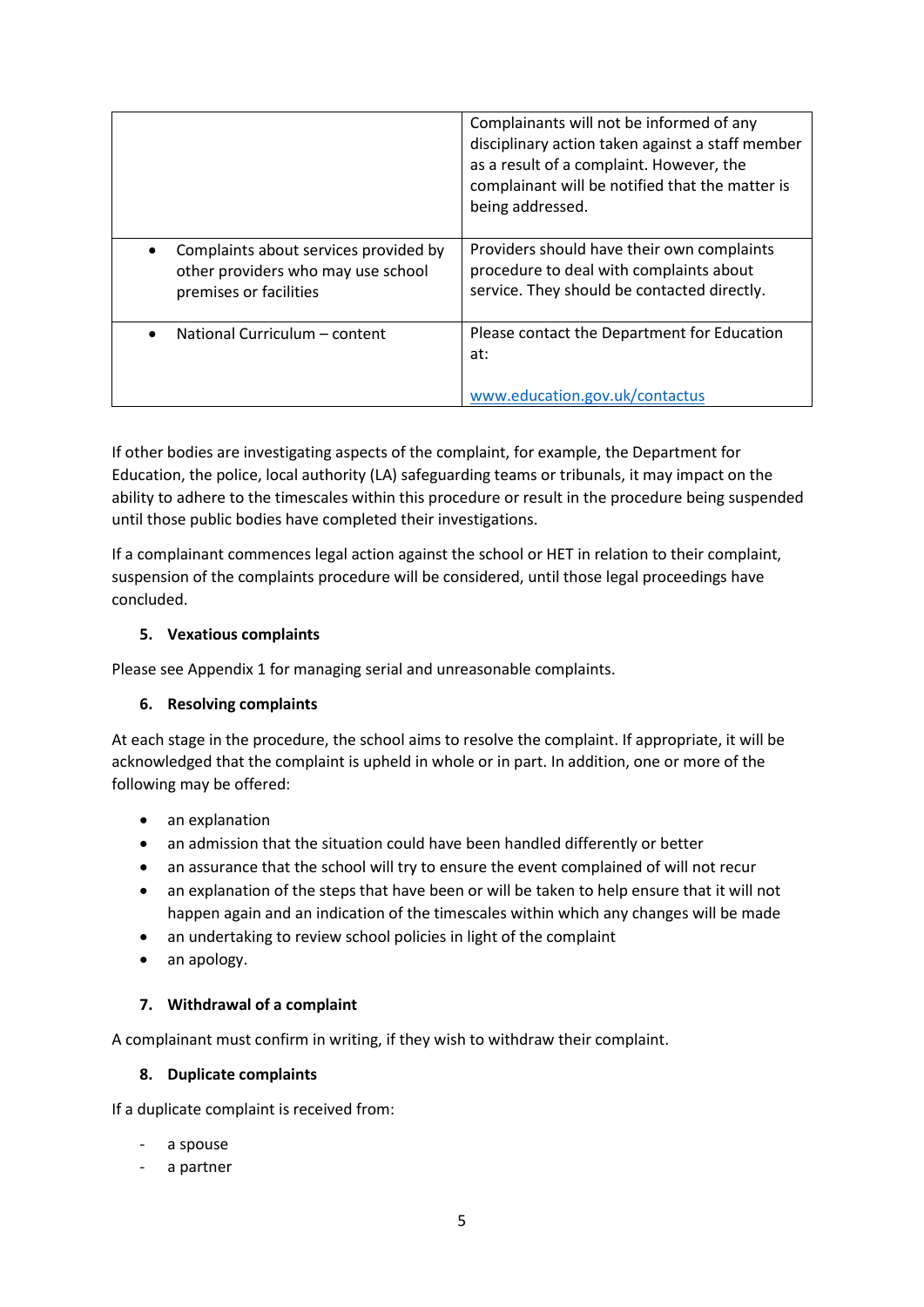- a grandparent
- a child

After closing a complaint at the end of the complaints procedure and the complaint is about the same subject, the complainant will be informed that the complaint has already been considered and the local process is complete. If the complainant is dissatisfied with the handling of the original complaint, the complainant can contact the Department for Education (see Section 11).

# <span id="page-5-0"></span>**9. Stages**

# *Stage 1 – Informal resolution*

It is hoped that most concerns can be expressed and resolved on an informal basis at this stage.

Concerns should be raised with either the class teacher, year head, subject head or School Leader. Complainants should not approach individual governors to raise concerns or complaints. They have no power to act on an individual basis and it may also prevent them from considering complaints at 3 and/or 4 of this procedure.

At the conclusion of their investigation, the appropriate person investigating the complaint will provide an informal written response within 10 school days of the date of the receipt of the complaint.

If the issue remains unresolved, the next step is to make a formal complaint.

# *Stage 2 – Formal complaint to the School Leader*

If the complainant wishes to make a formal complaint to the School Leader, the complaint should be put in writing to the School Leader and a complaints form (Appendix 2) should be completed.

The School Leader will then:

- Record the date the complaint is received
- acknowledge the complaint in writing (either by letter or email) within five school days of receiving the letter from the complainant
- if necessary the School Leader will seek to clarify the nature of the complaint, ask what remains unresolved and what outcome the complainant would like to see. The School Leader can consider whether a face to face meeting is the most appropriate way of doing this.
- investigate the complaint. The School Leader may delegate the investigation to another member of the school's senior leadership team but not the decision to be taken.
	- o During the investigation, the School Leader (or investigator) will if necessary, interview those involved in the matter and/or those complained of, allowing them to be accompanied if they wish
	- $\circ$  Keep a written record of any meetings/interviews in relation to their investigation

At the conclusion of their investigation, the School Leader will write to the complainant within 15 school days of receiving the initial letter of complaint detailing the outcome of the investigation. If the School Leader is unable to meet this deadline, they will provide the complainant with an update and revised response date.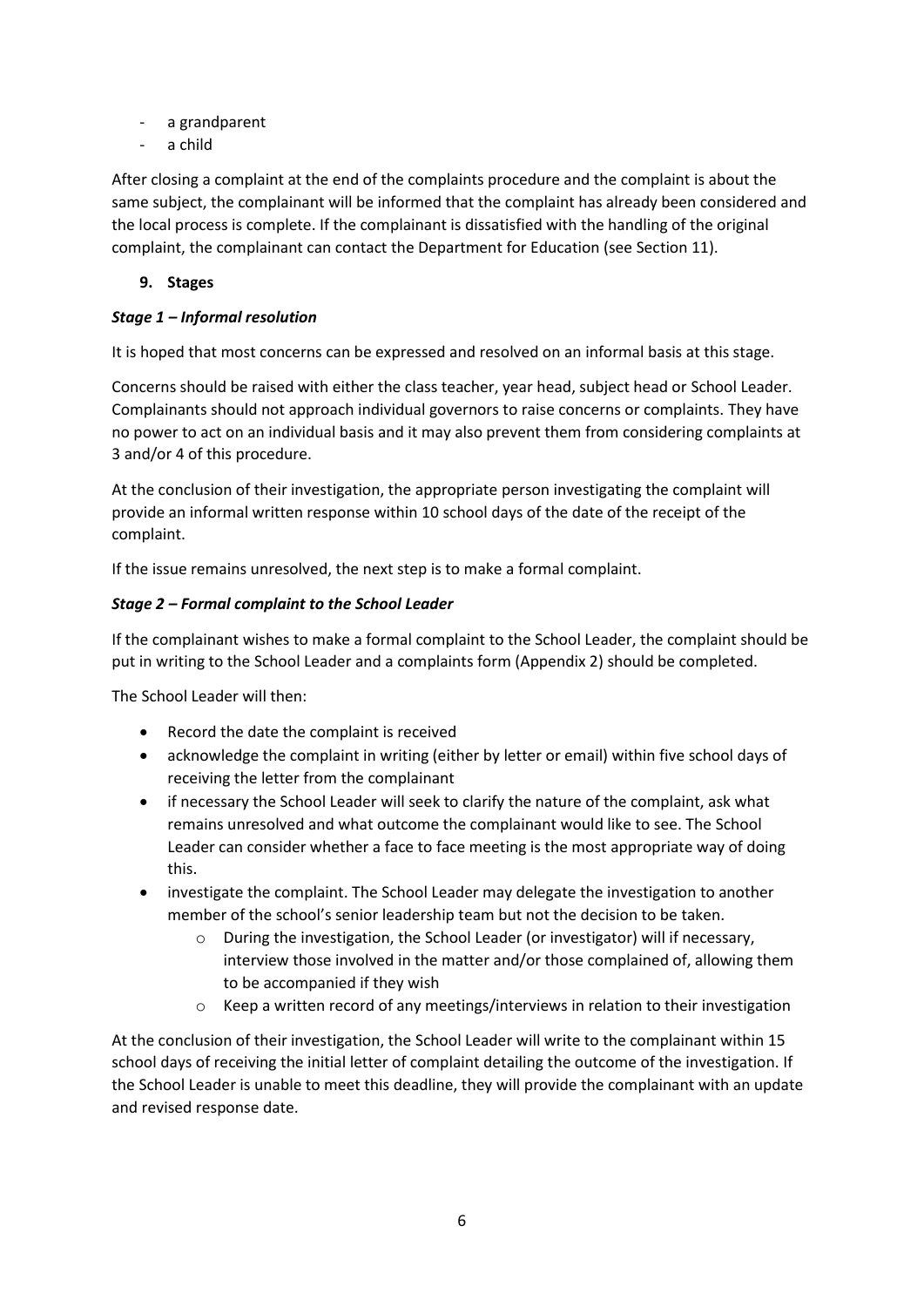The response will detail any actions taken to investigate the complaint and provide a full explanation of the decision made and the reason(s) for it. Where appropriate, it will include details of actions the school will take to resolve the complaint.

The School Leader will advise the complainant of how to escalate their complaint should they remain dissatisfied with the outcome of Stage 2.

If the complaint is about the School Leader, or a member of the governing body (including the Chair or Vice-Chair), a suitable skilled governor will be appointed to complete all the actions at Stage 2.

Complaints about the School Leader or member of the governing body must be made to the Clerk, via the school office.

If the complaint is:

- jointly about the Chair and Vice Chair, or
- the entire governing body, or
- the majority of the governing body

Stage 2 will be considered by an independent investigator (independent of the school) appointed by the governing body or HET. At the conclusion of the investigation, the independent investigator will provide a formal written response.

# *Stage 3 – Formal complaint to the local governing body*

If the complainant remains dissatisfied after Stage 2, a formal complaint can be made to the local governing body or, in the absence of a local governing body, addressed to the Trust Head of Governance & Compliance. Complaints must be put in writing along with a completed complaints form (Appendix 2) and addressed to the Chair of Governors. The Chair of Governors (or relevant nominated person) will investigate the complaint and write to the complainant within 15 school days of receiving the written formal complaint.

# *Stage 4 – Formal complaint heard at a complaint panel hearing*

The formal procedures will need to be invoked when initial attempts to resolve the issue are unsuccessful. Any such request must be made within 10 school days of receiving notice of the outcome from Stage 3 of the process.

# **Principles of hearing**

- encourages resolution of problems by informal means wherever possible
- is impartial
- is non-adversarial
- ensures a full and fair investigation
- allows for swift handling within agreed time-limits for action and keeping people informed of progress
- respects confidentiality

The purpose of the hearing is to consider the complaint that has been raised and decide if action needs to be taken, and if so, what that action may be.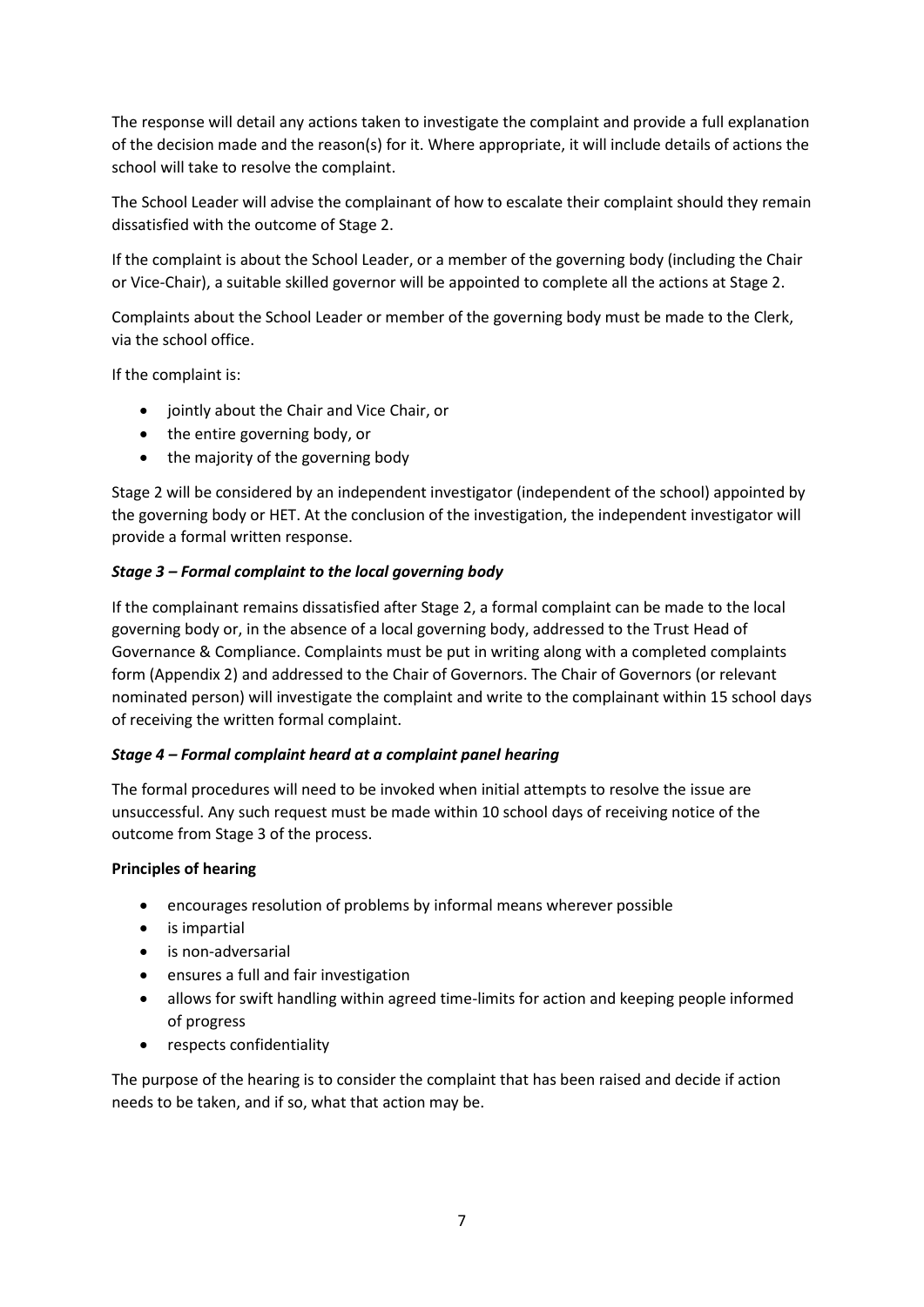# **Procedure**

The complainant must put in writing the complaint together with a completed complaints form to the Chair of the local governing body requesting a complaint panel hearing. Where there is no local governing body, this should be requested by contacting the Head of Governance & Compliance at HET.

The Chair (or Clerk) will write to the complainant within five school days acknowledging the request for the complaint to be heard. The letter will inform the complainant that the complaint panel hearing will take place within 25 school days of the date that the letter was received from the complainant and that arrangements to appoint the complaints panel and convene the complaint panel hearing will be made by the Clerk to the LGB who will be the complainant's main point of contact.

If the complainant rejects the offer of three proposed dates, without good reason, the Clerk will decide when to hold the meeting. It will then proceed in the complainant's absence on the basis of written submissions from both parties.

HET may appoint a representative to support the panel.

# **Appointment of the panel**

The complaint panel will consist of at least three panel members, none of whom will have been involved previously in the complaint or have any knowledge of the complaint.

One of the members will be independent of the management and running of the school (i.e. not a director of the Trust, a LGB governor of the school in question or an employee of either the school or the Trust). A governor of another school within the Trust may be considered to be the independent member as long as they are sufficiently removed from the management and running of the school to whom the complaint relates to.

The committee will decide whether to deal with the complaint by inviting parties to a meeting or through written representations, but in making their decision they will be sensitive to the complainant's needs.

## **Representation**

A complainant may bring someone (a relative or friend) along to the panel meeting to provide support. The person accompanying will not, however, play any part in the panel hearing.

An employee may wish to be supported by their union. Please note, however, that complaints about staff conduct will not generally be handled under this complaints procedure. Complainants will be advised that any staff conduct complaints will be considered under staff disciplinary procedures, if appropriate, but outcomes will not be shared with them.

The complainant and / or school representative may wish to ask witnesses to attend the panel hearing. In these cases, the names of the witnesses must be sent to the Clerk at least five school days before the hearing. All witnesses will be allowed to sit at the hearing only when they are called to give their verbal account or they are answering questions. They will be asked to leave the hearing for all other parts.

Representatives from the media are not permitted to attend.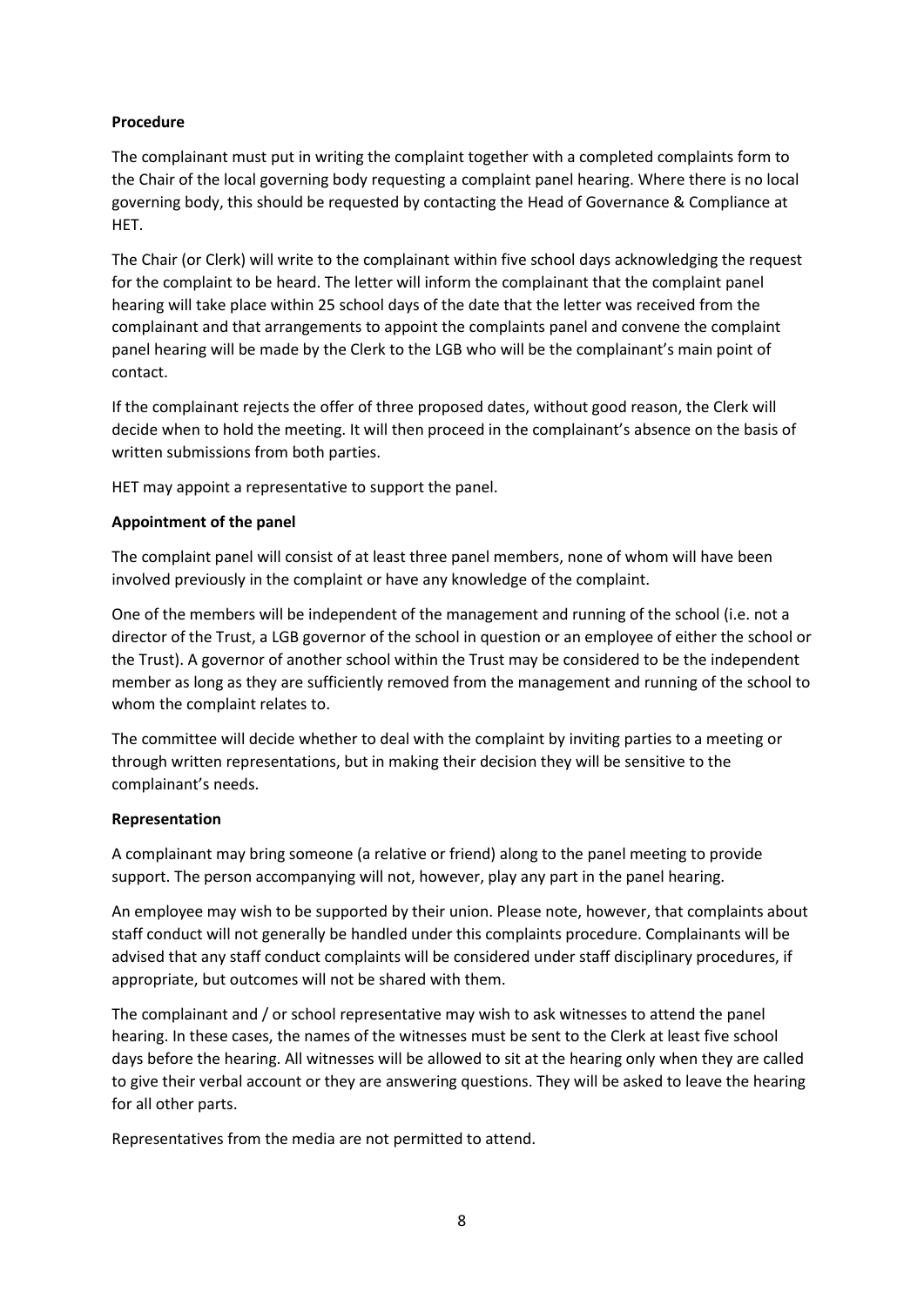## **Documents and evidence**

The Clerk will provide a copy of all correspondence, statements (including witness statements) and records relating to the complaint including records made in previous stages of investigating the complaint to the panel hearing members, complainant and school representative at least five school days before the hearing takes place.

The committee will not normally accept, as evidence, recordings of conversations that were obtained covertly and without the informed consent of all parties being recorded.

The committee will also not review any new complaints at this stage or consider evidence unrelated to the initial complaint to be included.

## **Hearing procedure**

At least five school days before the meeting, the Clerk will:

- confirm and notify the complainant of the date, time and venue of the meeting, ensuring that, if the complainant is invited, the dates are convenient to all parties and that the venue and proceedings are accessible;
- request copies of any further written material to be submitted to the committee at least five school days before the meeting.

## On the day of the hearing;

The meeting will be held in private. Electronic recordings of meetings or conversations are not normally permitted unless a complainant's own disability or special needs require it. Prior knowledge and consent of all parties attending must be sought before meetings or conversations take place. Consent will be recorded in any minutes taken.

• The Chair will welcome the complainant, introduce the panel members and school representative and explain the procedure.

## *Complainant's case presentation*

- Complainant to present their case and call witnesses (if required)
- complainant to explain what outcome they would like to see reached
- school representative to ask complainant questions about the complaint
- panel members to ask complainant questions about the complaint and reasons why it has been made
- the Chair of the panel to ask the complainant questions and the reasons why it has been made (if unclear).

## *School representative case presentation*

- School representative to present their case and call witnesses (if required)
- complainant to ask school representative questions
- panel members to ask questions to the school representative about the complaint
- the Chair of the panel to ask the school representative questions.

## *Summation*

- The complainant to be invited to summarise the complaint without interruption
- the school representative to be invited to summarise the complaint without interruption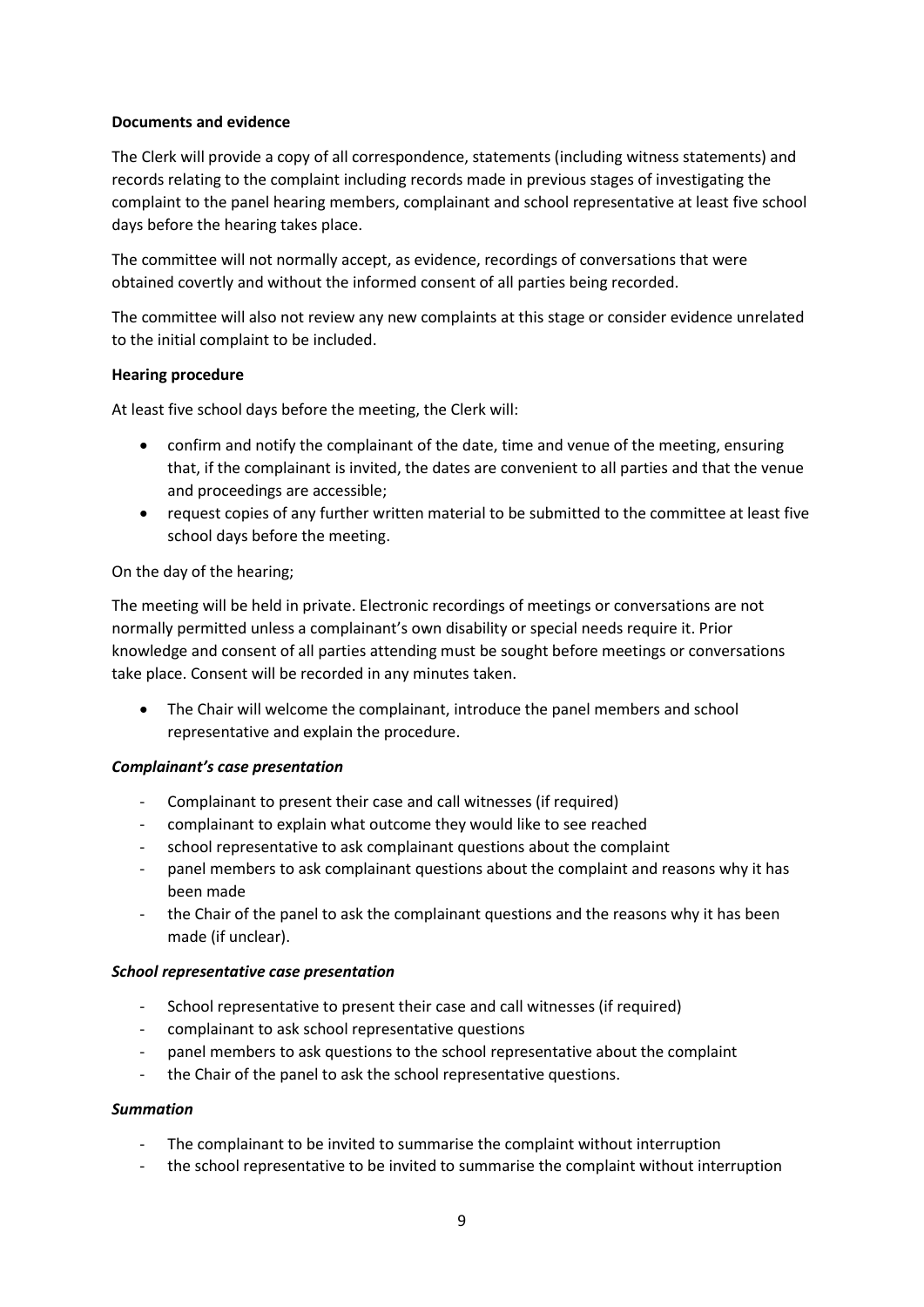# *Decision*

The Chair will explain to all parties that the panel will now consider the outcome and a written decision will be sent to the complainant and school representative within 15 working days. The Chair will ask all parties to leave except the panel members.

The complaints panel will adjourn to consider the outcome and any action to be taken to resolve the complaint. The panel can:

- dismiss the complaint in whole or in part
- uphold the complaint in whole or in part

If the complaint is upheld in whole or in part, the committee will:

- decide on the appropriate action to be taken to resolve the complaint
- where appropriate, recommend changes to the school's systems or procedures to prevent similar issues in the future

The letter to the complainant will include details of the next steps of the complaints procedure (stage 5) and also include details of how to contact the Education and Skills Funding Agency (ESFA) is they are dissatisfied with the way their complaint has been handled by the school.

The response will detail any actions taken to investigate the complaint and provide a full explanation of the decision made and the reason(s) for it. Where appropriate, it will include details of actions the school will take to resolve the complaint.

The panel will ensure that those findings and recommendations are sent by electronic mail, recorded delivery or otherwise given to the complainant and, where relevant, the person complained about. Furthermore, they will be available for inspection on the school premises by the School Leader or **Trust** 

A written record will be kept of all complaints, and of whether they are resolved at the preliminary stage or proceed to a panel hearing, along with what actions have been taken, regardless of the decision.

All correspondence statements and records relating to individual complaints will be kept confidential, except where the Secretary of State or a body conducting an inspection under section 109 of the 2008 Act requests access to them.

# **Stage 5 – Write to the CEO, Hamwic Managed Services**

For the majority of complaints about a school, the decision of the governing body is the final stage in the consideration of the complaint. However, if the complainant feels that the complaint has not been dealt with to their satisfaction, and all the above stages have been fulfilled, the complainant can write to the CEO at HET Head office, setting out why the school has not addressed the complaint in full. Please note, where relevant the involvement may well be limited to checking and confirming that the governors' investigation of the complaint has been a thorough one. This stage is not to rehear the complaint and no new evidence will be considered. The complaint, which should be in writing, will be acknowledged within five school days and the acknowledgement sent to the school for information. The CEO will review the case and will aim to write to the complainant within 15 school days from the date of receipt of the complainant's letter.

A copy of the letter will be sent to the associated school.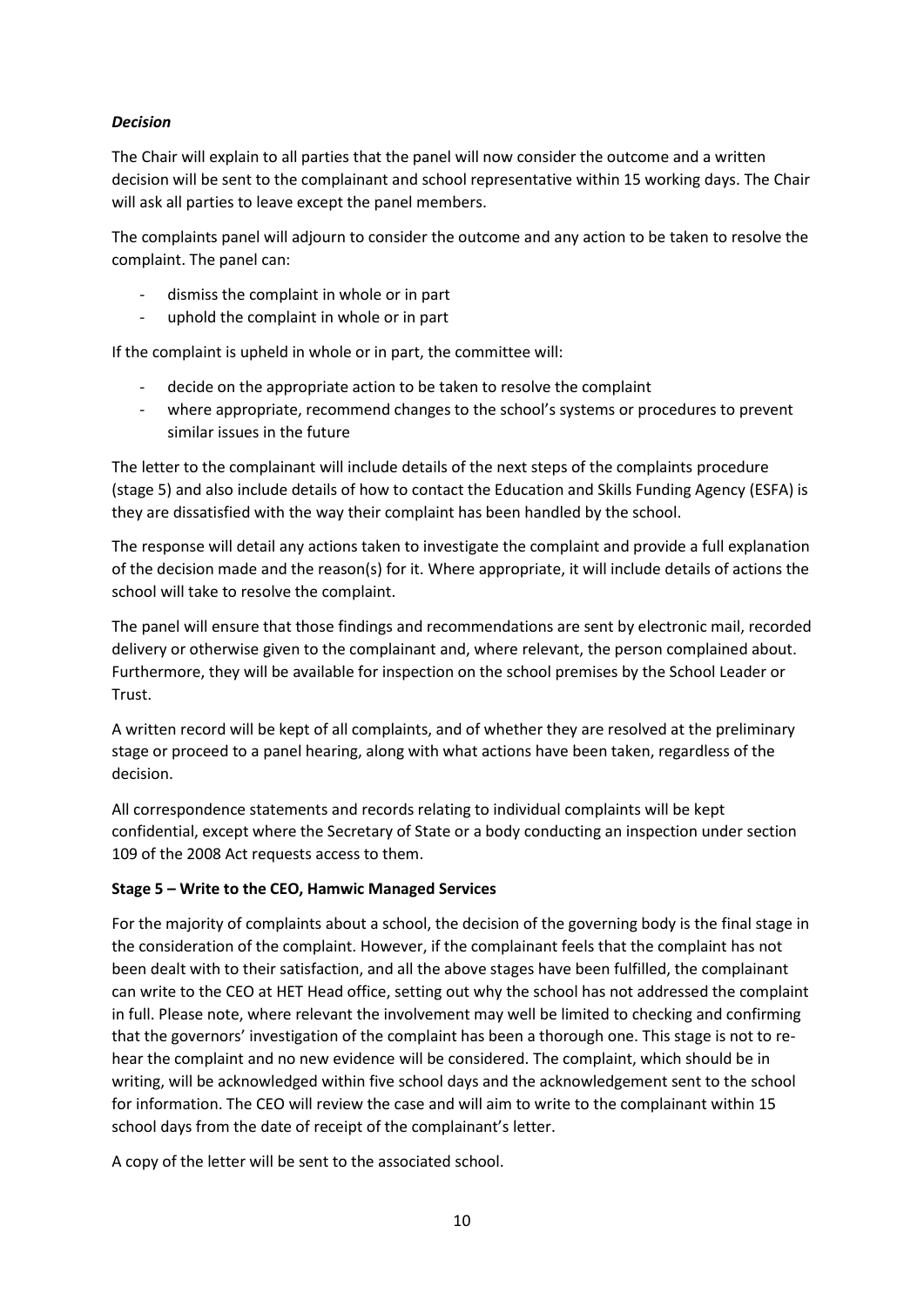# <span id="page-10-0"></span>**10. Complaints against the Trust**

Where complaints do not relate to a specific school and are related to the Trust as a whole, complainants should follow the stages below in resolving a concern or complaint.

Complaints must be raised within three months of the incident or, where a series of associated incidents have occurred, within three months of the last of these incidents.

Complaints made outside of term time will be considered to have been received on the first school day after the holiday period.

If the complaint concerns the CEO or a Director, the complaint should be investigated by the Chair of the Trust Board. If a formal complaint is received about the Chair, the complaint will be referred to the Vice Chair for investigation.

Where the Chair of the Trust Board has investigated the complaint, they will write to the letter of outcome to the Complainant and provide a copy to the CEO.

Anonymous complaints will not be investigated under the complaints policy and will be passed to the CEO to decide on appropriate action.

The Trust procedure has three stages:

## *Stage 1 – Informal resolution*

Members of the Managed Service team can deal with many concerns to the satisfaction of the complainant without needing to deal with it formally. The Trust values informal meetings and communication as a way of improving any procedures and relations with all stakeholders.

If the complainant feels that the concern / complaint has not been sufficiently resolved at this stage, then the next stage in the procedure can be initiated. At this stage, it would be expected that a resolution would be reached as quickly and efficiently as possible.

# *Stage 2 – Formal complaint to the CEO*

If the complainant wishes to make a formal complaint to the CEO, the complaint should be put in writing and a complaints form (Appendix 2) should be completed.

The address is:

# **CEO Hamwic Education Trust Managed Service Team Unit E, The Mill Yard Nursling Street Southampton SO16 0AJ**

The CEO will then:

- acknowledge the complaint within five school days of receiving the letter from the complainant. The acknowledgement will confirm the date for providing a response to the complainant.
- investigate the complaint (collecting of information may be delegated by the CEO to another member of staff, however the CEO will make the decision on action taken)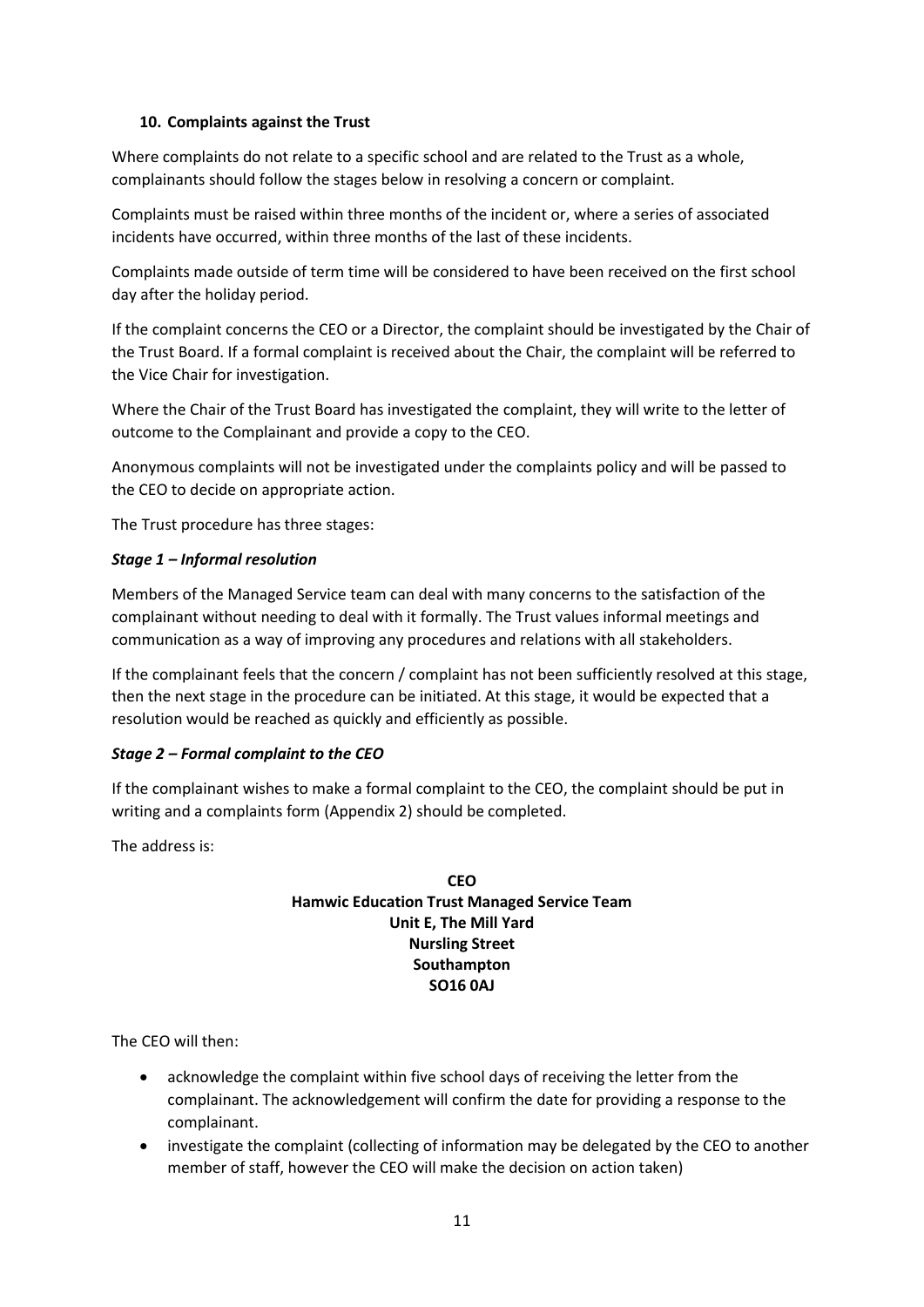• write to the complainant within 15 school days of receiving the initial letter of complaint detailing the outcome of the investigation.

Where a formal complaint is about the CEO or a Trust director, the complaint will be referred to the Chair of the Trust Board.

# *Stage 3 – Formal complaint heard at a complaint panel hearing*

The formal procedures will need to be invoked when initial attempts to resolve the issue are unsuccessful and the complainant remains dissatisfied and wishes to take the matter further. Any such request must be made within 10 school days of receiving notice of the outcome from Stage 2 of the process.

# **Principles of hearing**

- encourages resolution of problems by information means wherever possible
- is impartial
- is non-adversarial
- ensures a full and fair investigation
- allows for swift handling within agreed time-limits for action and keeping people informed of progress
- respects confidentiality.

The purpose of the hearing is to consider the complaint that has been raised and decide if action needs to be taken moving forward and if so, what that action may be:

The complaints panel can;

- dismiss the complaint in whole or in part;
- uphold the complaint in whole or in part;
- decide on the appropriate action to be taken to resolve the complaint;
- recommend changes to HET's systems or procedures to ensure that problems of a similar nature do not reoccur.

## **Procedure**

The complainant must put in writing the complaint along with a completed complaints form (Appendix 2) to the Head of Governance & Compliance requesting a complaint panel hearing.

The Head of Governance & Compliance will write to the complainant within five school days acknowledging the request for the complaint to be heard. The letter will inform the complainant that the complaint panel hearing will take place within 25 working days of the date that the letter was received from the complainant and that arrangements to appoint the complaint panel and convene the complaint panel hearing will be made by the Clerk who will be the complainant's main point of contact.

The Trust may appoint a representative to support the panel.

The complainant, panel members and Trust representative will receive details of the hearing from the Clerk at least five school days before the panel hearing including the date, time and location.

If the complainant rejects the offer of three proposed dates, without good reason, the Head of Governance & Compliance will decide when to hold the meeting. It will then proceed in the complainant's absence on the basis of written submissions from both parties.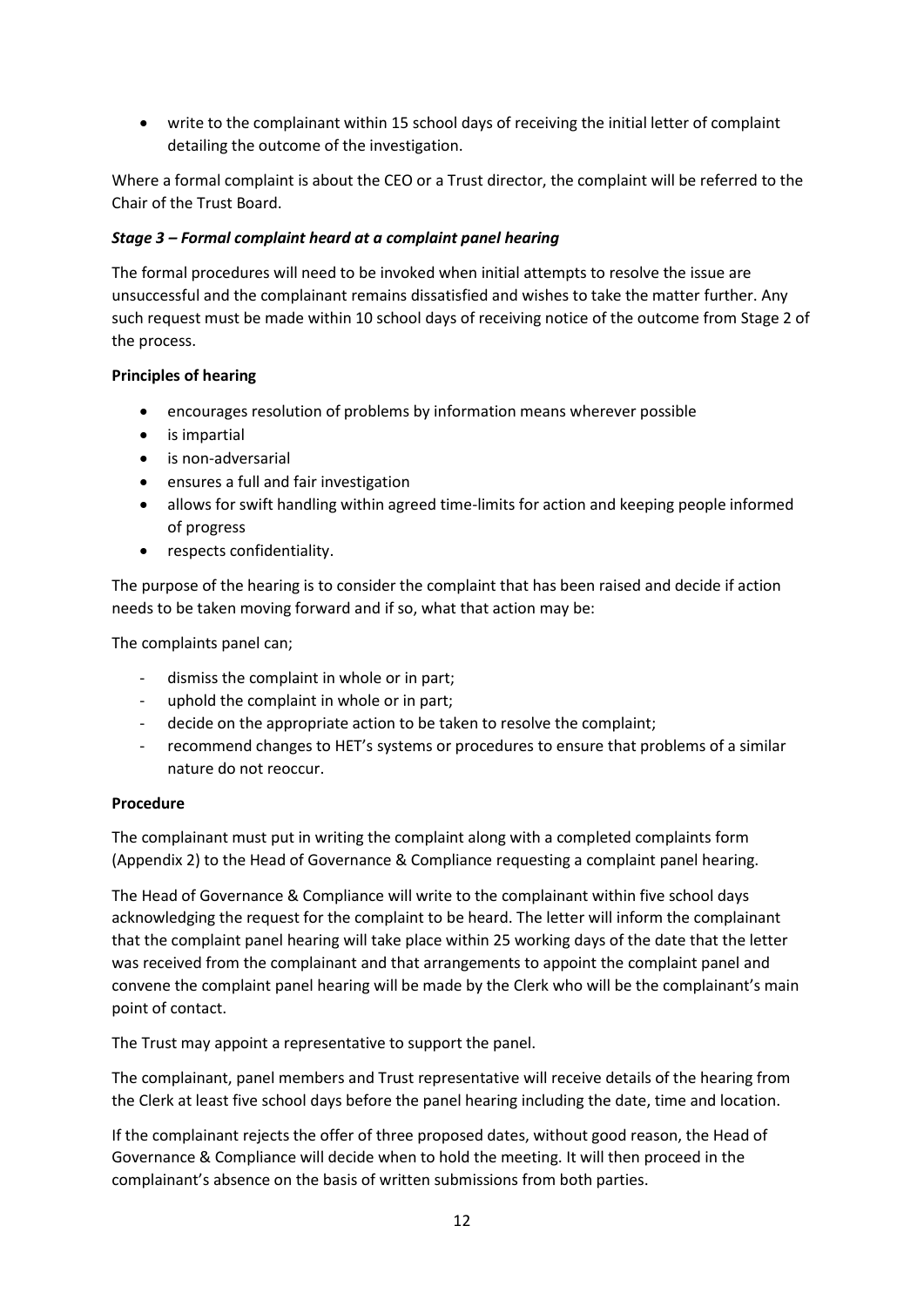# **Appointment of the panel**

The complaint panel will consist of at least three panel members, none of which will have been involved previously in the complaint or have any knowledge of the complaint.

One of the members will be independent of the management and running of the Trust (i.e. not a director of the Trust, a LGB governor or an employee of the Trust).

If the complaint is:

- jointly about the Chair and Vice Chair or
- the entire Trust board or
- the majority of the Trust board

Stage 3 will be heard by a completely independent committee panel.

## **Representation**

The complainant and / or Trust representative may wish to ask witnesses to attend the panel hearing. In these cases, the names of the witnesses must be sent to the Head of Governance & Compliance at least five school days before the hearing. All witnesses will be allowed to sit at the hearing only when they are called to give their verbal account or they are answering questions. They will be asked to leave the hearing for all other parts.

A complainant may bring someone along to the panel meeting to provide support. This can be a relative or a friend. Generally, we do not encourage either party to bring legal representatives to the committee meeting, however there may be occasions when legal representation is appropriate, for example, if a Trust employee is called as a witness in a complaint hearing, they may wish to be supported by union and/or legal representation.

Representatives from the media are not permitted to attend.

## **Documents**

At least ten school days before the meeting the Head of Governance & Compliance will:

- Confirm and notify the complainant of the date, time and venue of the meeting, ensuring that, if the complainant is invited, the dates are convenient to all parties and the venue and proceedings are accessible.
- Request copies of any further written material to be submitted to the committee at least seven school days before the meeting.

Any written material will be circulated to all parties at least five school days before the date of the meeting.

The committee will not normally accept, as evidence, recordings of conversations that were obtained covertly and without the informed consent of all parties being recorded.

The committee will not review any new complaints at this stage or consider evidence unrelated to the initial complaint to be included. New complaints must be dealt with from Stage 1 of the procedure.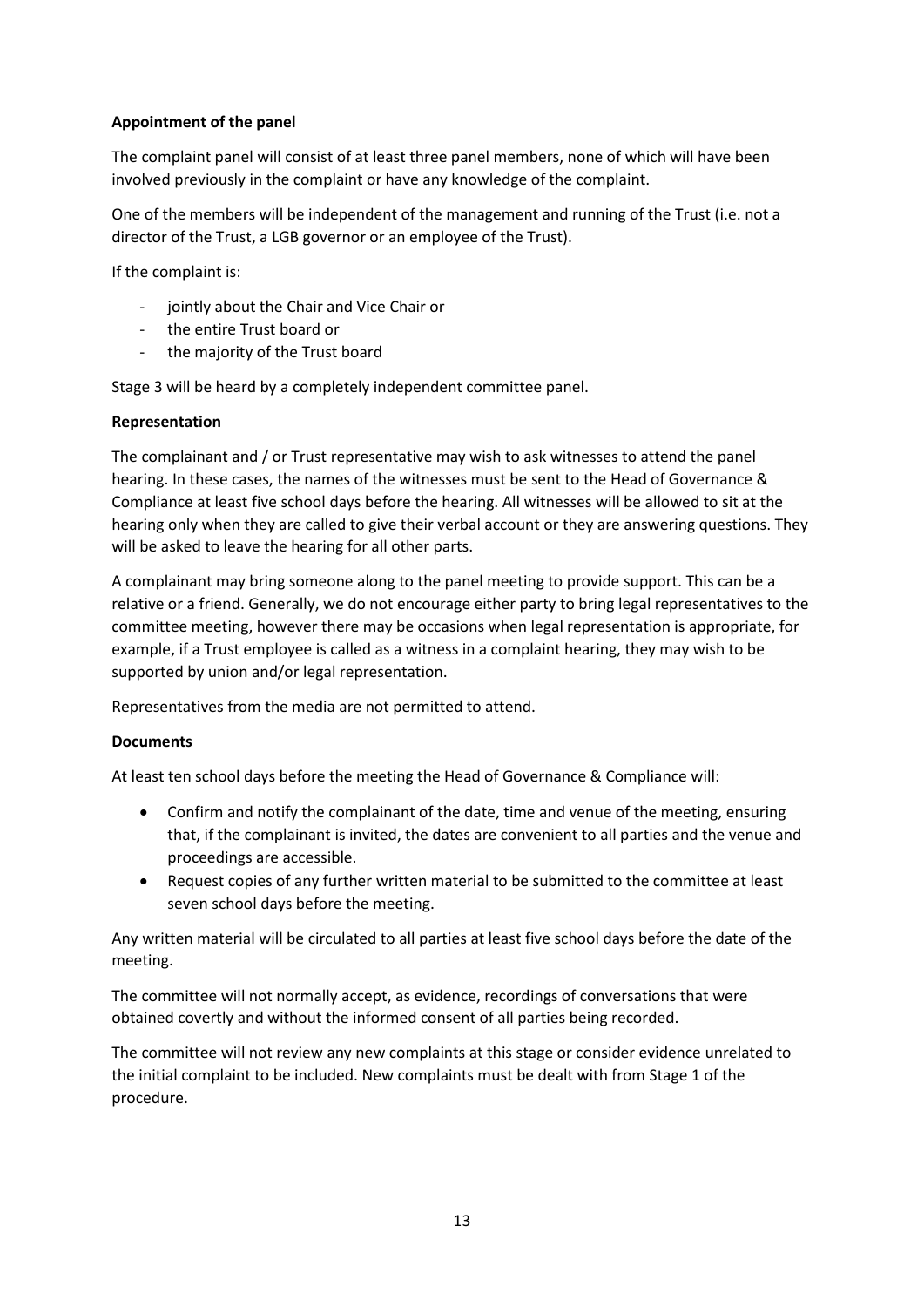# **Hearing procedure**

The meeting will be held in private. Electronic recordings of meetings or conversations are not normally permitted unless a complainant's own disability or special needs require it. Prior knowledge and consent of all parties attending must be sought before meetings or conversations take place. Consent will be recorded in any minutes taken.

The Chair will welcome the complainant, introduce the panel members and Trust representative and explain the procedure.

## *Complainants case presentation*

- complainant to present their case and call witnesses (if required)
- complainant to explain what outcome they would like to see reached
- Trust representative to ask complainant questions about the complaint
- panel members to ask questions to the complainant about the complaint and reasons why it has been made
- the Chair of the panel to ask the complainant questions and the reasons why it has been made (if unclear).

## *Trust representative case presentation*

- representative to present their case and call witnesses (if required)
- complainant to ask representative questions
- panel members to ask questions to the representative about the complaint
- the Chair of the panel to ask the representative questions

## *Summation*

- The complainant to be invited to summarise the complaint without interruption
- The Trust representative to be invited to summarise the complaint without interruption

## *Decision*

The Chair will explain to the panel that the decision of the panel will now be considered and a written decision will be sent to the complainant and Trust representative within 15 school days. The Chair will ask all parties to leave except the panel members.

The complaints panel will adjourn to consider the outcome and any action to be taken to resolve the complaint. The panel can:

- dismiss the complaint in whole or in part
- uphold the complaint in whole or in part

If the complaint is upheld in whole or in part, the committee will:

- decide on the appropriate action to be taken to resolve the complaint
- where appropriate, recommend changes to HET's systems or procedures to prevent similar issues in the future

The Chair of the panel will provide the complainant and HET with a full explanation of their decision and the reason(s) for it, in writing within 15 school days.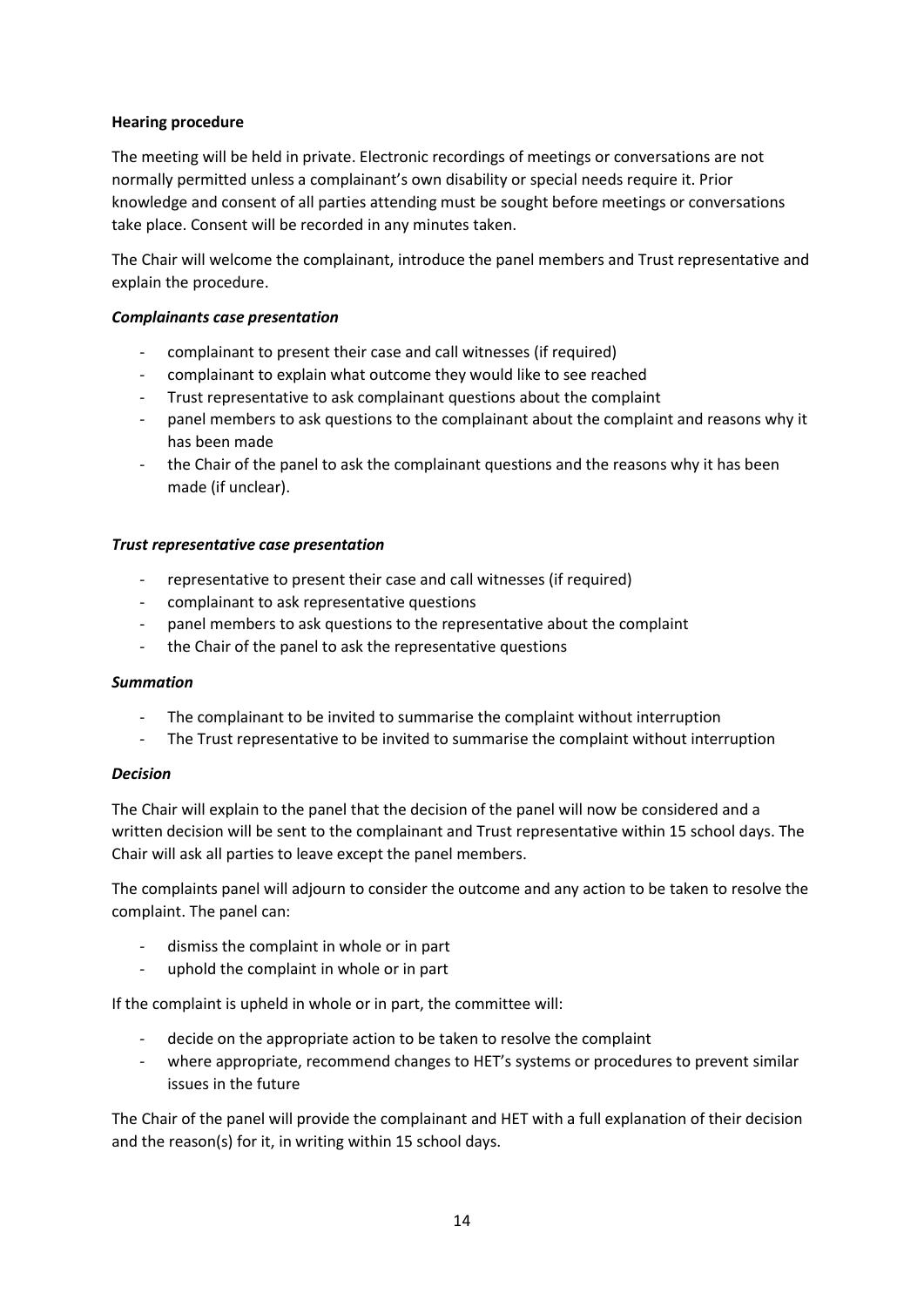The letter to the complainant will include details of how to contact the Education and Skills Funding Agency (ESFA) if they are dissatisfied with the way their complaint had been handled by HET.

The response will detail any actions taken to investigate the complaint and provide a full explanation of the decision made and the reason(s) for it. Where appropriate, it will include details of actions HET will take to resolve the complaint.

The panel will ensure that those findings and recommendations are sent by electronic mail or otherwise given to the complainant and, where relevant, the person complained about. Furthermore, they will be available for inspection if required.

A written record will be kept of all complaints, and of whether they are resolved at the preliminary stage of proceed to panel hearing, along with what actions have been taken, regardless of the decision.

# <span id="page-14-0"></span>**11. Further advice**

If the complainant believes that the school/HET did not handle their complaint in accordance with the published complaints procedure or they acted unlawfully or unreasonably in the exercise of their duties under education law, they can contact the ESFA after they have completed all of the stages in their procedure.

The complainant can refer their complaint to the ESFA online at: [www.education.gov.uk/contactus,](http://www.education.gov.uk/contactus) by telephone on: 0370 000 2288 or by writing to:

> Academy Complaints and Customer Insight Unit Education and Skills Funding Agency Cheylesmore House 5 Quinton Road **Coventry** CV1 2WT

# <span id="page-14-1"></span>**12. Confidentiality**

All correspondence statements and records relating to individual complaints will be kept confidential, except where the Secretary of State or a body conducting an inspection under section 109 of the 2008 Act requests access to them.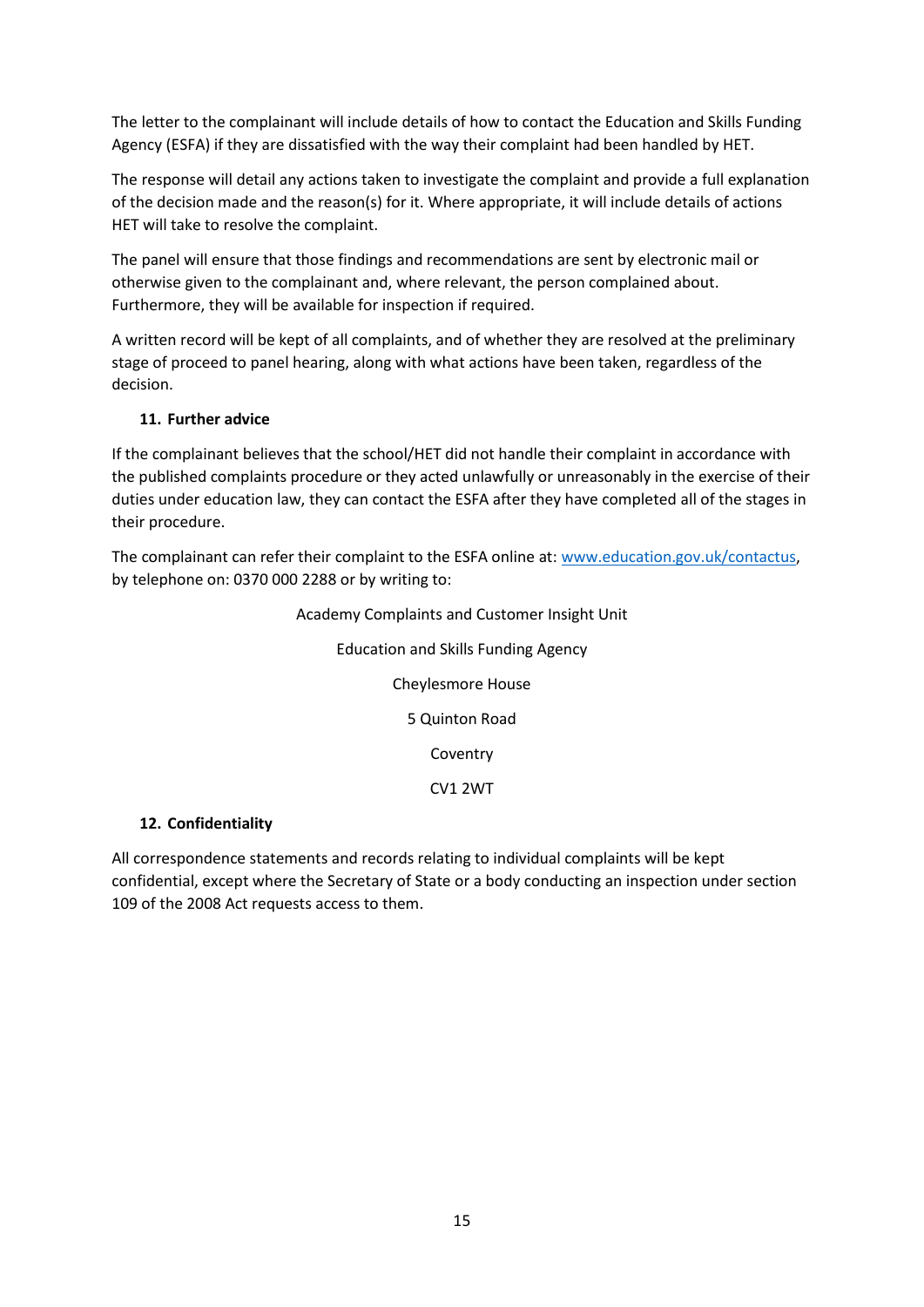# <span id="page-15-0"></span>**13. Appendices**

# <span id="page-15-1"></span>*Appendix 1: Policy for managing serial and unreasonable complaints*

The Hamwic Education Trust (HET) and schools within are committed to dealing with all complaints fairly and impartially, and to providing a high quality service to those who complain. We do not normally limit the contact complainants have with our schools. However, we do not expect our staff to tolerate unacceptable behaviour and will take action to protect staff from that behaviour, including that which is abusive, offensive or threatening.

HET defines unreasonable behaviour as that which hinders our consideration of complaints because of the frequency or nature of the complainant's contact with the school and/or Trust, such as, if the complainant:

- refuses to articulate their complaint or specify the grounds of a complaint or the outcomes sought by raising the complaint, despite offers of assistance;
- refuses to co-operate with the complaints investigation process;
- refuses to accept that certain issues are not within the scope of the complaints policy;
- insists on the complaint being dealt with in ways that are incompatible with the complaints procedure or with good practice;
- introduces trivial or irrelevant information which they expect to be taken into account and commented on;
- raises large numbers of detailed but unimportant questions, and insists they are fully answered, often immediately and to their own timescales;
- makes unjustified complaints about staff who are trying to deal with issues, and seeks to have them replaced;
- changes the basis of the complaint as the investigation proceeds;
- repeatedly makes the same complaint (despite previous investigations or responses concluding that the complaint is groundless or has been addressed);
- refuses to accept the findings of the investigation into that complaint where the school's complaint procedure has been fully and properly implemented and completed including referral to the Education and Skills Funding Agency (ESFA);
- seeks an unrealistic outcome;
- makes excessive demands on school time by frequent, lengthy and complicated contact with staff regarding the complaint in person, in writing, by email or by telephone while the complaint is being dealt with;
- uses threats to intimidate;
- uses abusive, offensive or discriminatory language or violence;
- knowingly provides falsified information;
- publishes unacceptable information on social media or other public forums.

Complainants should try to limit their communication with the school that relates to their complaint, while the complaint is being progressed. It is not helpful if repeated correspondence is sent (either by letter, phone, email or text), as it could delay the outcome being reached.

Whenever possible, the School Leader, Chair of governors or CEO will discuss any concerns with the complainant informally before applying an 'unreasonable' marking.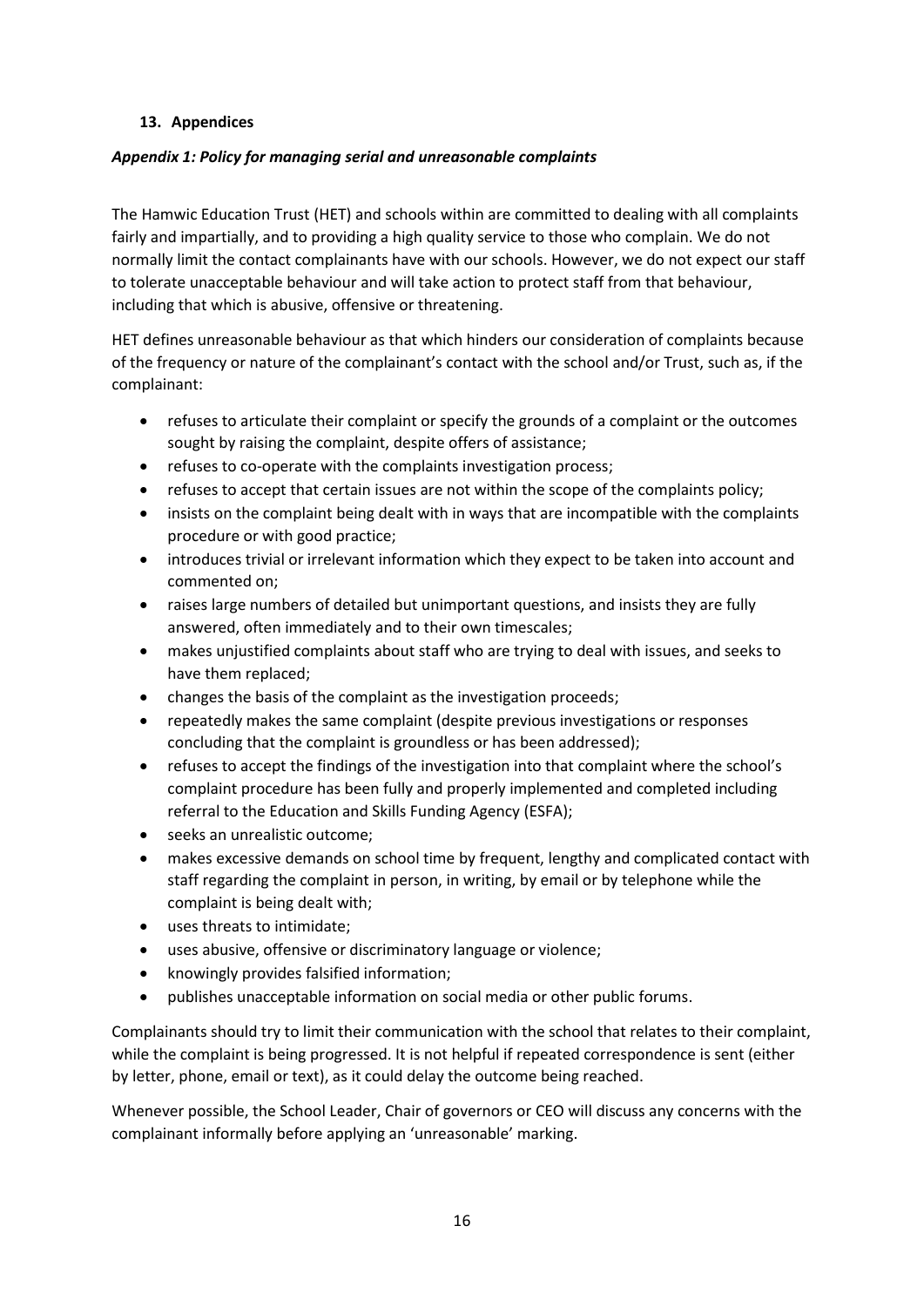If the behaviour continues, the School Leader / CEO will write to the complainant explaining that their behaviour is unreasonable and ask them to change it. For complainants who excessively contact HET or individual academies causing a significant level of disruption, we may specify methods of communication and limit the number of contacts in a communication plan. This will be reviewed after six months.

In response to any serious incident of aggression or violence, we will immediately inform the police and communicate our actions in writing. This may include barring an individual from school premises. The HET Visitor Code of Conduct Guidance would be followed in this instance.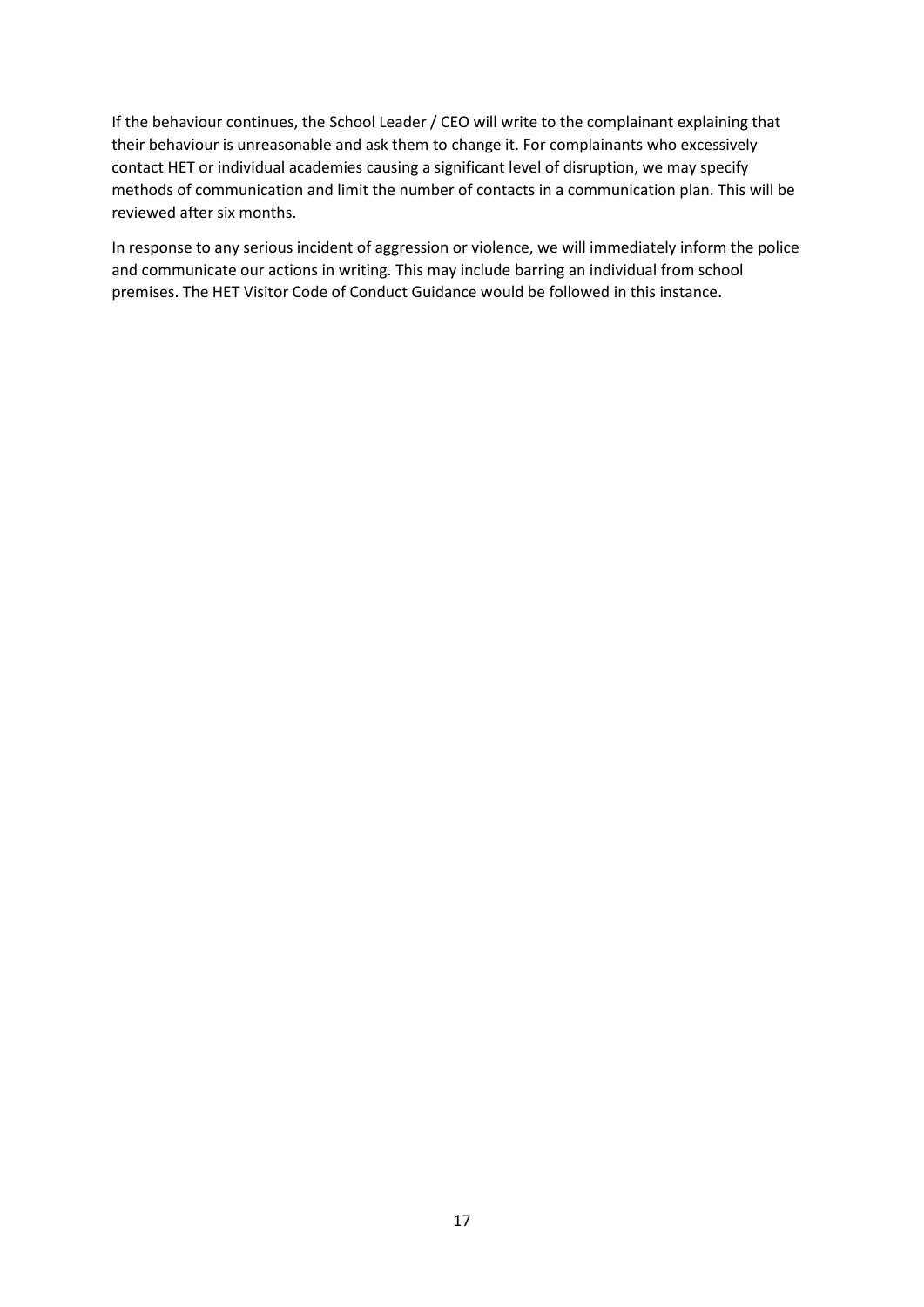# <span id="page-17-0"></span>*Appendix 2 – Formal Complaint Form*

# **Formal Complaint Form**

| Date                                     |  |
|------------------------------------------|--|
| Your Name                                |  |
| Relationship with school / to the pupil  |  |
| Pupil's name (if relevant to the school) |  |
| Address                                  |  |
| <b>Telephone Numbers</b>                 |  |
| Daytime                                  |  |
| Evening                                  |  |
| <b>Email Address</b>                     |  |

Please give details of your complaint (including dates, names of witnesses, etc.):

What action, if any, have you already taken to try and resolve your complaint (e.g. who have you spoken to and what was the response?)